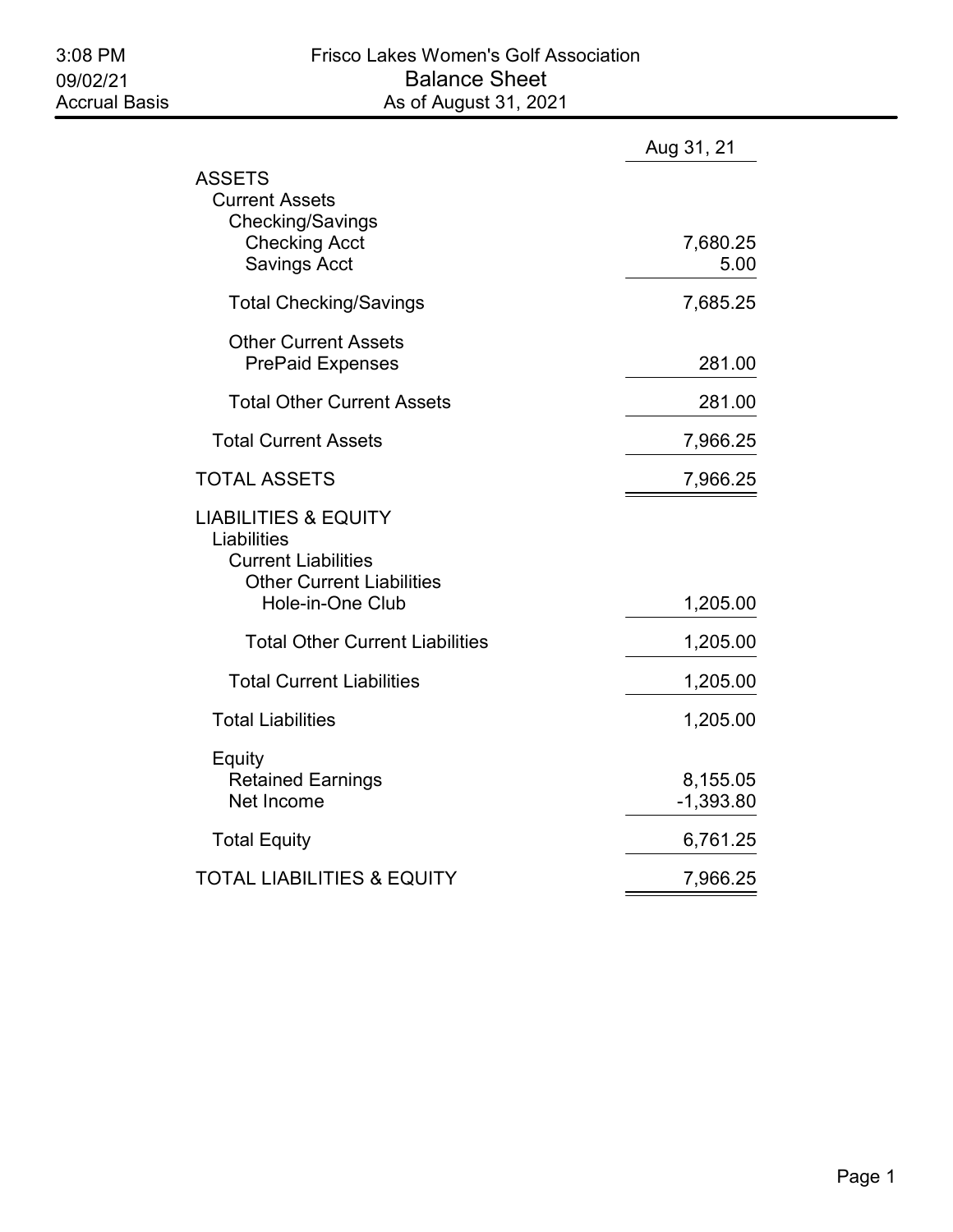## 3:05 PM Frisco Lakes Women's Golf Association 09/02/21 Profit & Loss Accrual Basis **August 2021**

|                                          | Aug 21    |
|------------------------------------------|-----------|
| <b>Ordinary Income/Expense</b><br>Income |           |
| Interest/Dividends Earned                | 0.34      |
| <b>Member Dues</b>                       | 30.00     |
| <b>Total Income</b>                      | 30.34     |
| <b>Gross Profit</b>                      | 30.34     |
| <b>Expense</b>                           | 30.00     |
| <b>Computer Software</b>                 | 213.12    |
| <b>Miscellaneous Expenses</b>            |           |
| <b>Total Expense</b>                     | 243.12    |
| Net Ordinary Income                      | $-212.78$ |
| Net Income                               | -212.78   |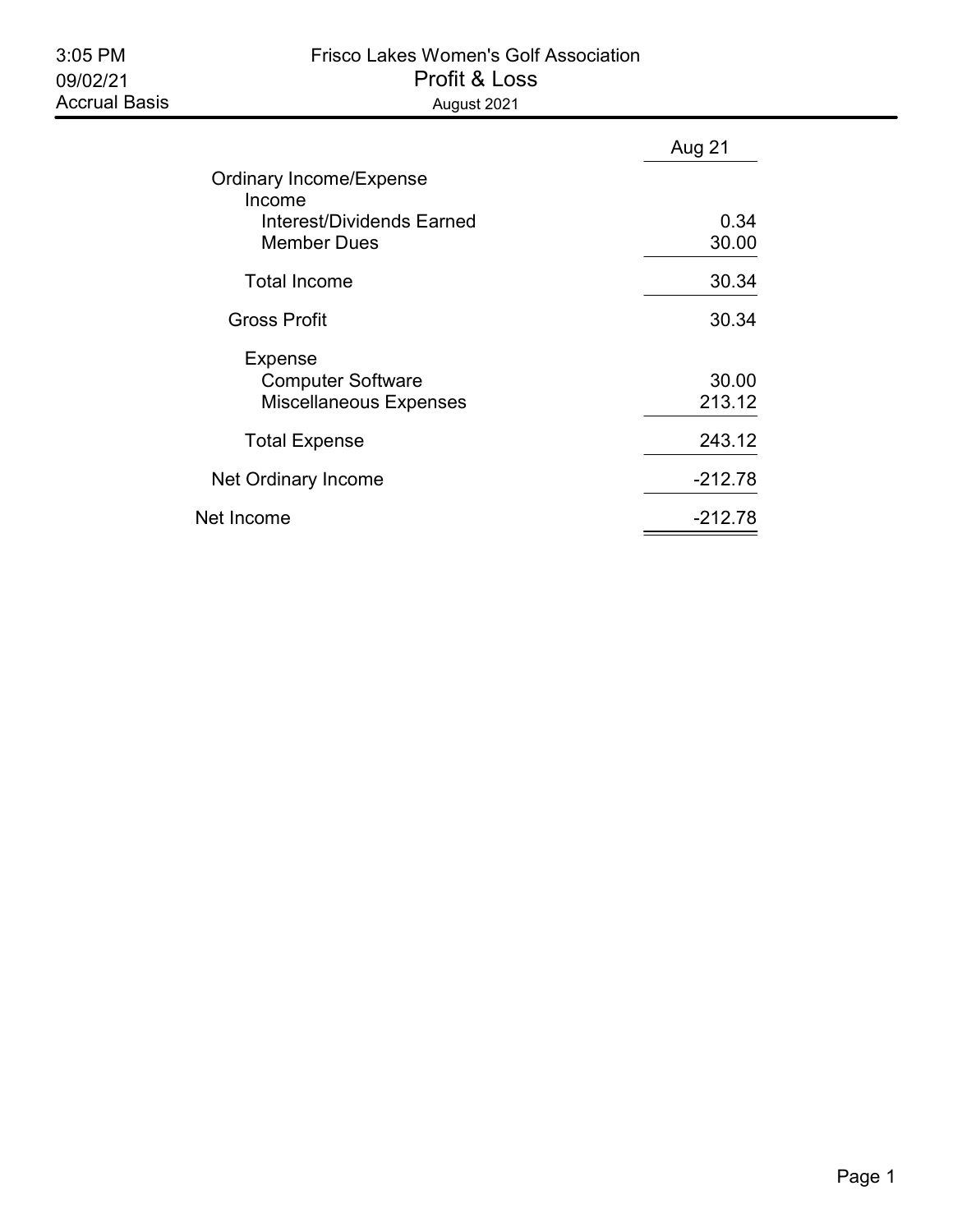## 2:59 PM Frisco Lakes Women's Golf Association 09/02/21 Custom 2021 Profit & Loss Budget vs. Actual Cash Basis January through August 2021

|                                  | Administration |               | <b>Closing Day Party Expense</b> |               | <b>Happy Hour</b> |               |
|----------------------------------|----------------|---------------|----------------------------------|---------------|-------------------|---------------|
|                                  | Jan - Aug 21   | <b>Budget</b> | Jan - Aug 21                     | <b>Budget</b> | Jan - Aug 21      | <b>Budget</b> |
| <b>Ordinary Income/Expense</b>   |                |               |                                  |               |                   |               |
| Income                           |                |               |                                  |               |                   |               |
| <b>Event Prize Fund Fee</b>      | 0.00           |               | 0.00                             |               | 0.00              |               |
| <b>Interest/Dividends Earned</b> | 2.94           |               | 0.00                             |               | 0.00              |               |
| <b>Member Dues</b>               | 2,140.00       | 1,350.00      | 0.00                             |               | 0.00              |               |
| <b>Partners &amp; Donations</b>  | 0.00           |               | 0.00                             |               | 0.00              |               |
| <b>Total Income</b>              | 2,142.94       | 1,350.00      | 0.00                             |               | 0.00              |               |
| <b>Gross Profit</b>              | 2,142.94       | 1,350.00      | 0.00                             |               | 0.00              |               |
| <b>Expense</b>                   |                |               |                                  |               |                   |               |
| 9 Hole Tournament                | 0.00           |               | 0.00                             |               | 0.00              |               |
| <b>Bank Service Charges</b>      | 0.10           | 4.00          | 0.00                             |               | 0.00              |               |
| <b>Closing Day Party Expense</b> | 0.00           |               | 0.00                             | 1,500.00      | 0.00              |               |
| <b>Closing Scramble</b>          | 0.00           |               | 0.00                             |               | 0.00              |               |
| <b>Computer Software</b>         | 58.16          | 30.00         | 0.00                             |               | 0.00              |               |
| <b>Event Prize Fund Payouts</b>  | 0.00           |               | 0.00                             |               | 0.00              |               |
| <b>Gifts &amp; Awards</b>        | 0.00           | 250.00        | 0.00                             |               | 0.00              |               |
| <b>Halloween Tournament</b>      | 0.00           |               | 0.00                             |               | 0.00              |               |
| Handicap Fee                     | 928.60         | 1,430.00      | 0.00                             |               | 0.00              |               |
| <b>Happy Hour Food</b>           | 0.00           |               | 0.00                             |               | 117.76            | 250.00        |
| Invitational                     | 0.00           |               | 0.00                             |               | 0.00              |               |
| <b>Member/Member Event</b>       | 0.00           |               | 0.00                             |               | 0.00              |               |
| <b>Miscellaneous Expenses</b>    | 213.12         | 100.00        | 0.00                             |               | 0.00              |               |
| <b>Night Golf Expense</b>        | 0.00           |               | 0.00                             |               | 0.00              |               |
| <b>Opening Day Party Expense</b> | 0.00           |               | 0.00                             |               | 0.00              |               |
| <b>Opening Day Scramble</b>      | 0.00           |               | 0.00                             |               | 0.00              |               |
| <b>PayPal Processing Fee</b>     | 18.45          | 250.00        | 0.00                             |               | 0.00              |               |
| <b>Rules Committee Expenses</b>  | 0.00           | 100.00        | 0.00                             |               | 0.00              |               |
| <b>Storage Fee</b>               | 671.00         | 650.00        | 0.00                             |               | 0.00              |               |
| <b>Summer Scramble</b>           | 0.00           |               | 0.00                             |               | 0.00              |               |
| <b>Supplies</b>                  | 60.40          | 50.00         | 0.00                             |               | 0.00              |               |
| <b>Tips</b>                      | 0.00           | 300.00        | 0.00                             |               | 0.00              |               |
| <b>Wildflower Party Expense</b>  | 0.00           |               | 0.00                             |               | 0.00              |               |
| <b>Total Expense</b>             | 1,949.83       | 3,164.00      | 0.00                             | 1,500.00      | 117.76            | 250.00        |
| <b>Net Ordinary Income</b>       | 193.11         | $-1,814.00$   | 0.00                             | $-1,500.00$   | $-117.76$         | $-250.00$     |
| Net Income                       | 193.11         | $-1,814.00$   | 0.00                             | $-1,500.00$   | $-117.76$         | $-250.00$     |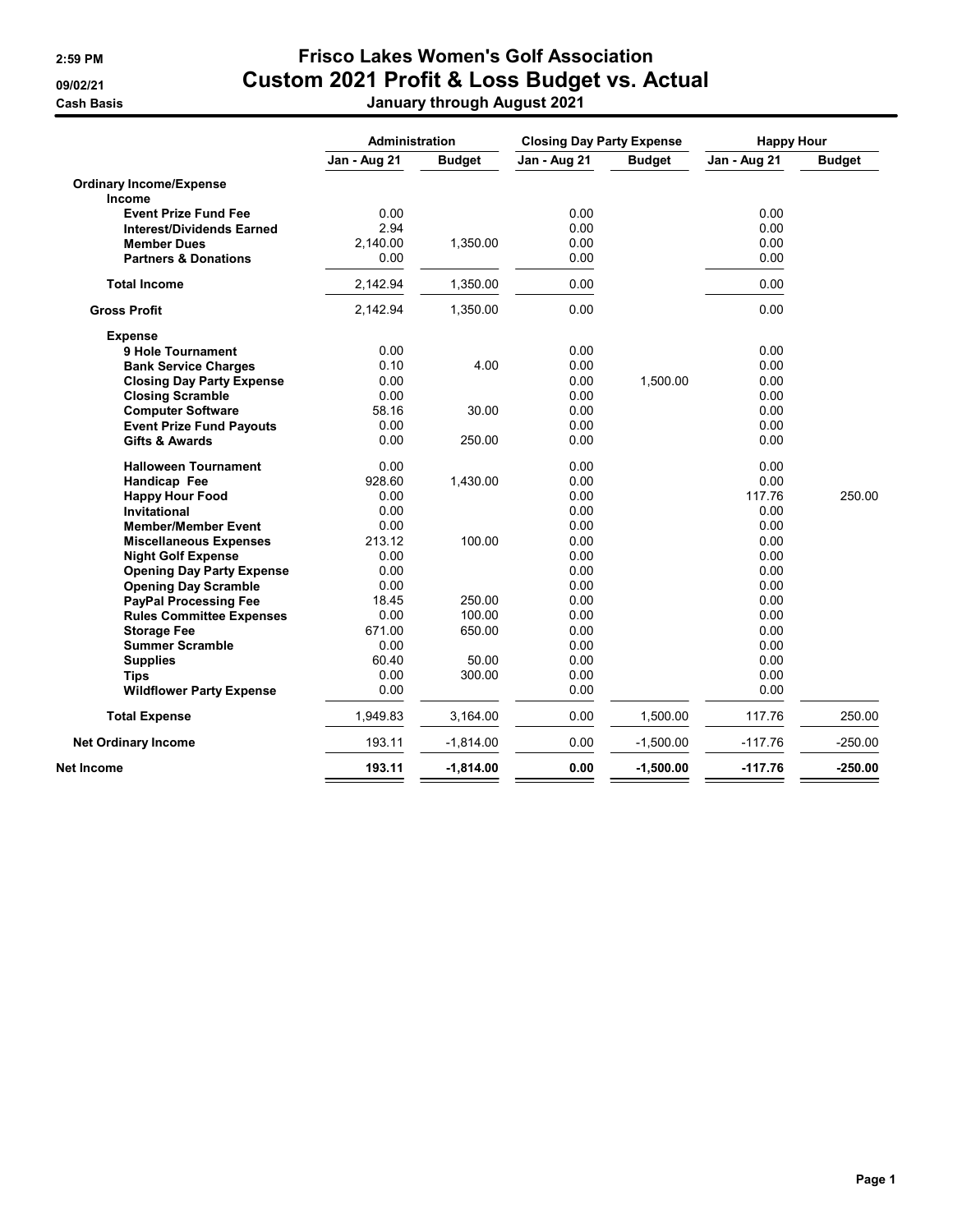## 2:59 PM Frisco Lakes Women's Golf Association 09/02/21 Custom 2021 Profit & Loss Budget vs. Actual Cash Basis January through August 2021

|                                  | <b>Member/Member Event</b> |               | <b>Opening Day Scramble</b> |               | <b>Other Events</b> |               |
|----------------------------------|----------------------------|---------------|-----------------------------|---------------|---------------------|---------------|
|                                  | Jan - Aug 21               | <b>Budget</b> | Jan - Aug 21                | <b>Budget</b> | Jan - Aug 21        | <b>Budget</b> |
| <b>Ordinary Income/Expense</b>   |                            |               |                             |               |                     |               |
| Income                           |                            |               |                             |               |                     |               |
| <b>Event Prize Fund Fee</b>      | 400.00                     | 400.00        | 325.00                      | 325.00        | 0.00                |               |
| <b>Interest/Dividends Earned</b> | 0.00                       |               | 0.00                        |               | 0.00                |               |
| <b>Member Dues</b>               | 0.00                       |               | 0.00                        |               | 0.00                |               |
| <b>Partners &amp; Donations</b>  | 0.00                       |               | 0.00                        |               | 300.00              | 300.00        |
| <b>Total Income</b>              | 400.00                     | 400.00        | 325.00                      | 325.00        | 300.00              | 300.00        |
| <b>Gross Profit</b>              | 400.00                     | 400.00        | 325.00                      | 325.00        | 300.00              | 300.00        |
| <b>Expense</b>                   |                            |               |                             |               |                     |               |
| 9 Hole Tournament                | 0.00                       |               | 0.00                        |               | 496.23              | 799.00        |
| <b>Bank Service Charges</b>      | 0.00                       |               | 0.00                        |               | 0.00                |               |
| <b>Closing Day Party Expense</b> | 0.00                       |               | 0.00                        |               | 0.00                |               |
| <b>Closing Scramble</b>          | 0.00                       |               | 0.00                        |               | 0.00                | 500.00        |
| <b>Computer Software</b>         | 0.00                       |               | 0.00                        |               | 0.00                |               |
| <b>Event Prize Fund Payouts</b>  | 400.00                     | 400.00        | 453.00                      | 325.00        | 0.00                |               |
| <b>Gifts &amp; Awards</b>        | 0.00                       |               | 0.00                        |               | 0.00                |               |
| <b>Halloween Tournament</b>      | 0.00                       |               | 0.00                        |               | 0.00                | 500.00        |
| Handicap Fee                     | 0.00                       |               | 0.00                        |               | 0.00                |               |
| <b>Happy Hour Food</b>           | 0.00                       |               | 0.00                        |               | 0.00                |               |
| <b>Invitational</b>              | 0.00                       |               | 0.00                        |               | 0.00                | 1.00          |
| <b>Member/Member Event</b>       | 386.72                     | 500.00        | 0.00                        |               | 0.00                |               |
| <b>Miscellaneous Expenses</b>    | 0.00                       |               | 0.00                        |               | 0.00                |               |
| <b>Night Golf Expense</b>        | 0.00                       |               | 0.00                        |               | 0.00                | 200.00        |
| <b>Opening Day Party Expense</b> | 0.00                       |               | 0.00                        |               | 0.00                | 1,000.00      |
| <b>Opening Day Scramble</b>      | 0.00                       |               | 66.79                       | 200.00        | 0.00                |               |
| <b>PayPal Processing Fee</b>     | 21.60                      |               | 0.00                        |               | 0.00                |               |
| <b>Rules Committee Expenses</b>  | 0.00                       |               | 0.00                        |               | 0.00                |               |
| <b>Storage Fee</b>               | 0.00                       |               | 0.00                        |               | 0.00                |               |
| <b>Summer Scramble</b>           | 0.00                       |               | 0.00                        |               | 474.25              | 500.00        |
| <b>Supplies</b>                  | 0.00                       |               | 0.00                        |               | 0.00                |               |
| <b>Tips</b>                      | 0.00                       |               | 0.00                        |               | 0.00                |               |
| <b>Wildflower Party Expense</b>  | 0.00                       |               | 0.00                        |               | 0.00                |               |
| <b>Total Expense</b>             | 808.32                     | 900.00        | 519.79                      | 525.00        | 970.48              | 3,500.00      |
| <b>Net Ordinary Income</b>       | $-408.32$                  | $-500.00$     | $-194.79$                   | $-200.00$     | $-670.48$           | $-3,200.00$   |
| Net Income                       | $-408.32$                  | $-500.00$     | $-194.79$                   | $-200.00$     | $-670.48$           | $-3,200.00$   |